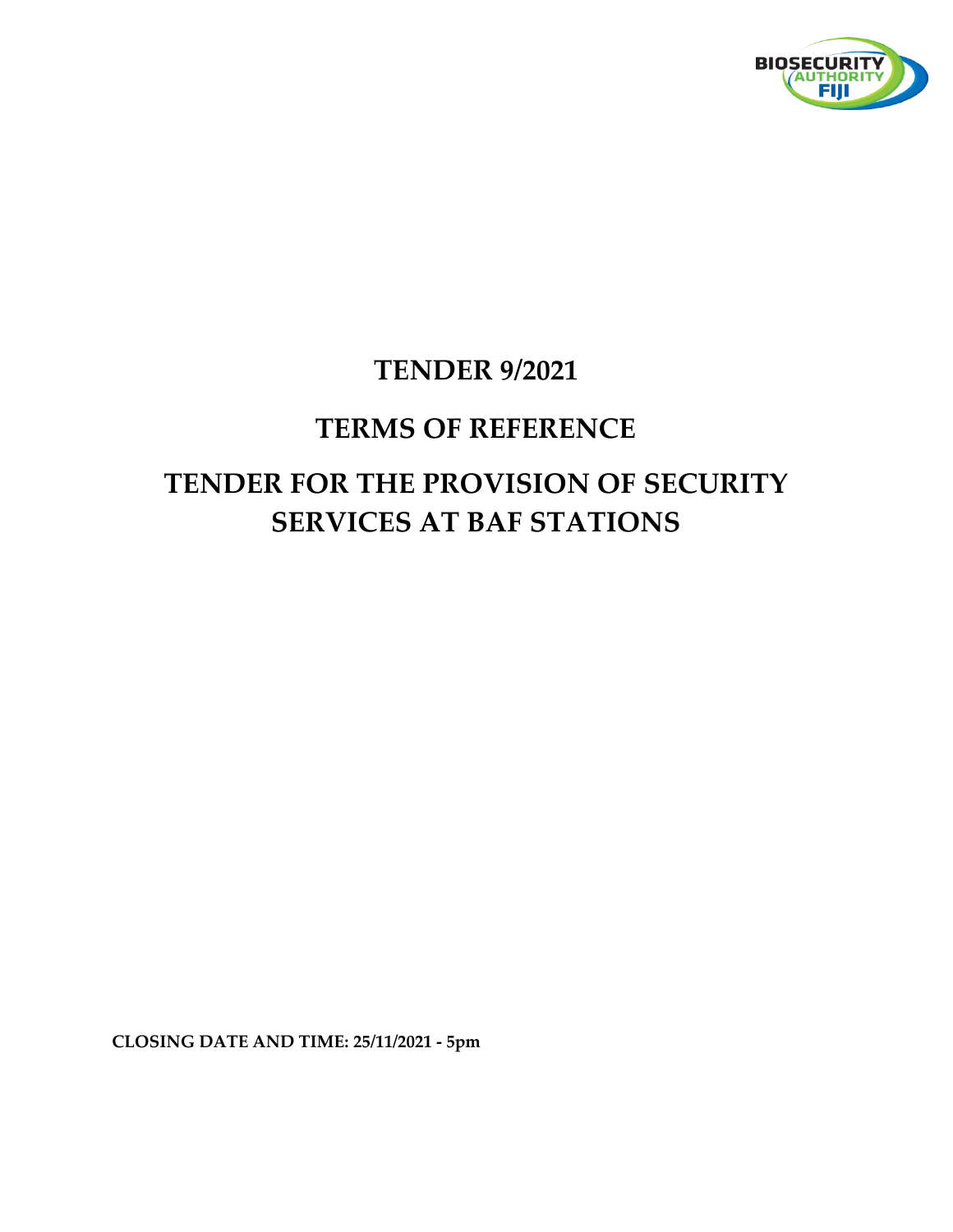**TABLE OF CONTENTS**

| <b>COMPANY BACKGROUND</b><br><b>SECTION A</b> |
|-----------------------------------------------|
|-----------------------------------------------|

- **SECTION B TENDER INVITATION AND SUBMISSION**
- **SECTION C SCOPE & SPECIFICATION OF TENDER**
- **SECTION D TENDER EVALUATION CRITERIA**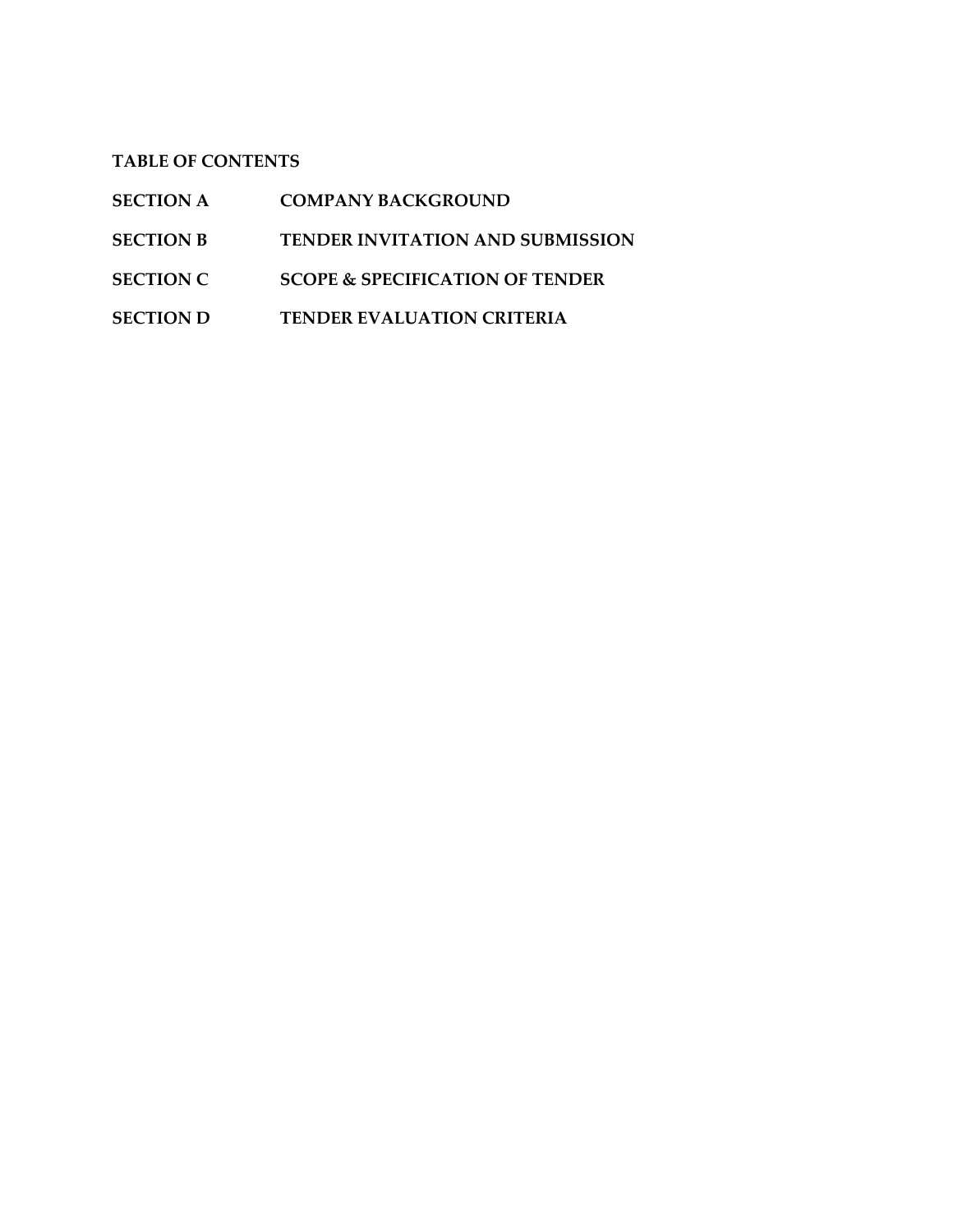#### **SECTION A COMPANY BACKGROUND**

The Biosecurity Authority of Fiji ("**BAF**") was established under the Biosecurity Act 2008. It is deemed a Commercial Statutory Authority as per the Public Enterprise Act 2019.

BAF's mandated responsibilities as per the Biosecurity Act 2008 are:

- 1. to protect the Fiji Islands against the entry of regulated pests and diseases affecting animals, plants, human beings and the environment;
- 2. to carry out surveillance and monitoring of pests and diseases in the Fiji Islands and assessthe status of regulated pests and diseases;
- 3. to prevent the establishment and spread of regulated pests and diseases and the release oforganisms that might adversely affect animals, plants, human beings and the environment in the Fiji Islands;
- 4. to eradicate, contain or control the movement of regulated pests and diseases that are already present in the Fiji Islands;
- 5. to prevent the introduction and spread of regulated pests and diseases not already presentin the Fiji Islands;
- 6. to facilitate the safe importation of animals and plants and their products, and related equipment and technology;
- 7. to facilitate the export of animals and plants and their products in accordance with the biosecurity requirements of the receiving countries;
- 8. to facilitate international cooperation to prevent the spread of pests and diseases affectingplants, animals, human beings and the environment.

The Biosecurity Act 2008 is the primary legislation that provides for the regulation and control of the movement of animal and plants into, out of and within Fiji and for the facilitation of Trade.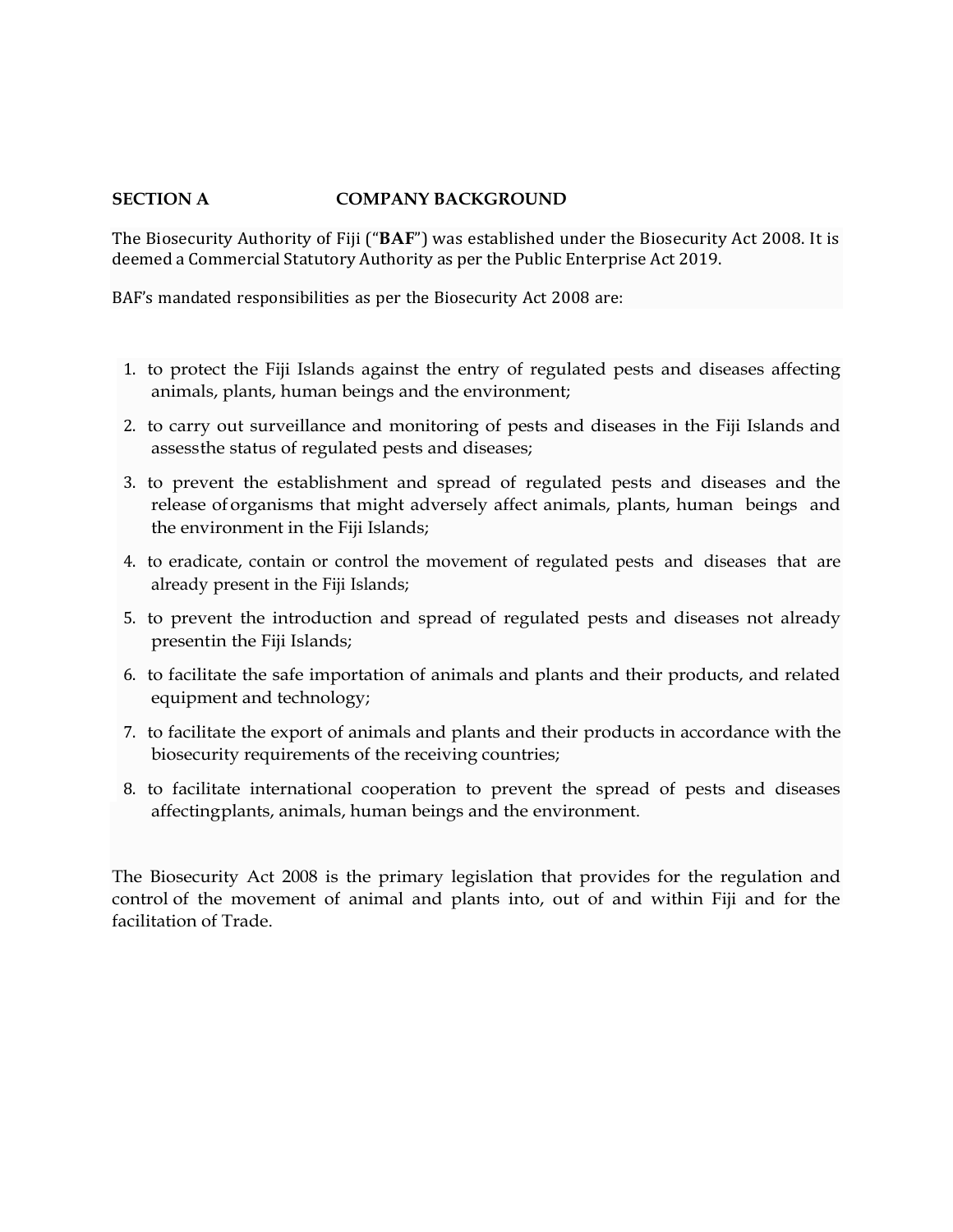#### **SECTION B TENDER INVITATION AND SUBMISSION**

- 1. The purpose of this document is:
	- a) To provide prospective Vendors with sufficient information to understand the business operations of BAF and to respond to the specific tender requirements;
	- b) To ensure that a consistent level of information is obtained from each prospectiveVendor; and
	- c) To provide a structured framework for the subsequent evaluation of the proposedsolutions.
- 2. This document is an official Request for Proposal ("**RFP**"') for the goods or services as specified for BAF. Vendors are required to respond to this RFP demonstrating that theiroffers are a probable fit to BAF's overall requirements.
- 3. Submissions; clearly marked "**Tender No. …09/2021….: Provision of Security Services at BAFStations**" must be submitted into the Tender Box situated at BAF HQ Reception Entrance, address as follows:

The Tender Committee Biosecurity Authority of FijiLevel 3, FNPF Building Ellery Street Suva

- 4. For those bidders applying outside of Suva, you may send your sealed envelopes via any Postal Agency, to above mentioned address. The Envelopes are to be clearly marked with the Tender Name and Number.
- 5. Bidders who will hand deliver their applications, are required to complete tender submission register at the reception where the tender box is located before depositingtheir proposals into the tender box.
- 6. All proposals documents must be submitted before or on the closing date and time as indicated in the RFP document. Late, faxed or e-mailed proposals will not be accepted.BAF reserves the right change the closing date and any other dates that may appear inthis RFP. Such changes will be communicated as soon as they are made.
- 7. In the event of any problems with the delivery of the proposals, vendors should please contact the Secretary to Tender Committee on the following number 8919734
- 8. If the envelopes are not sealed and marked as required, BAF will assume noresponsibility for the tender's misplacement or premature opening.
- **9.** All enquiries relating to the RFT should be submitted in writing to the Chief Executive Officer or emailed: [lvacereivalu@baf.com.fj](mailto:lvacereivalu@baf.com.fj) no later than **25/11/21 – 5pm**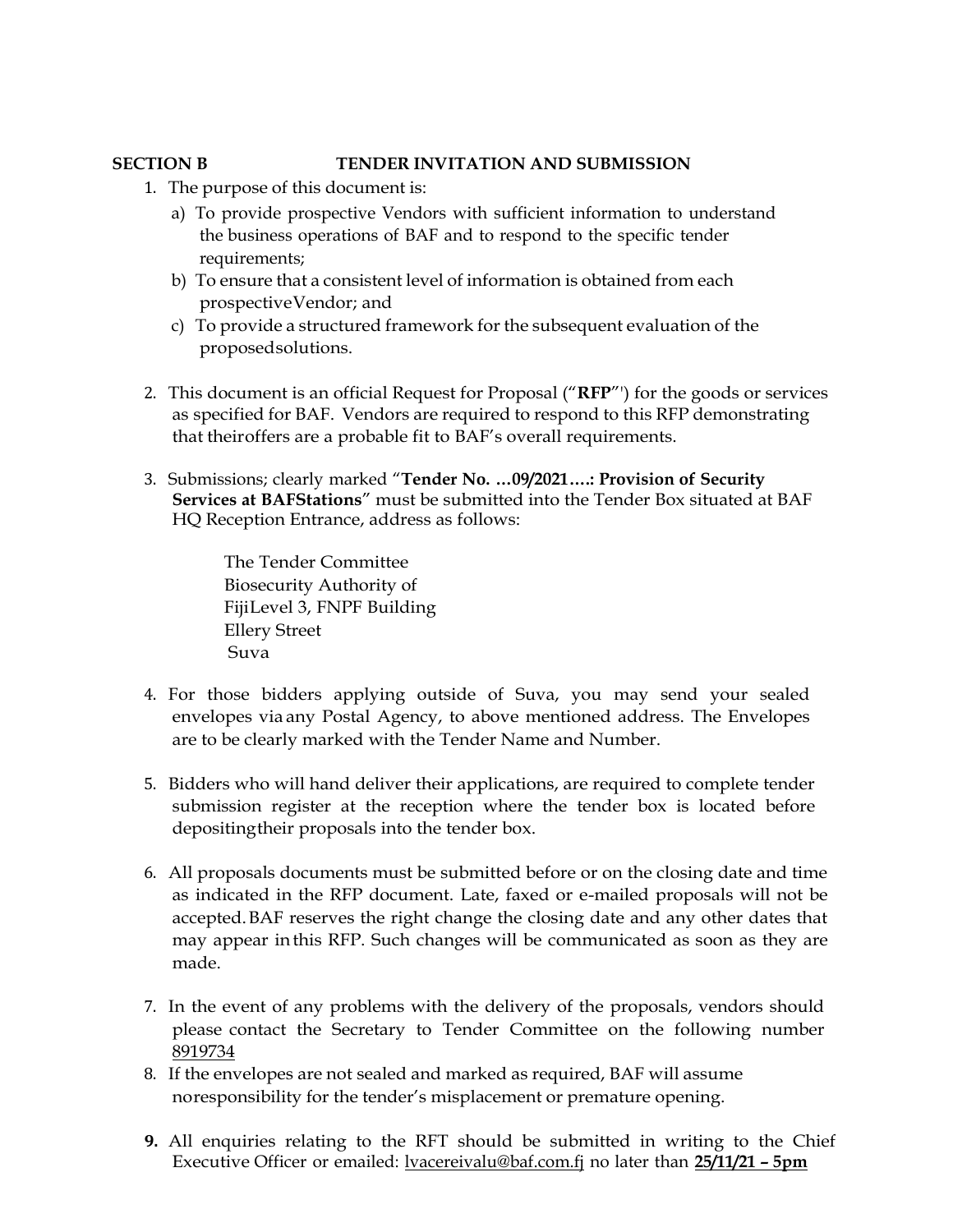### 10.Summary of Submissions Deadlines

| Tender Closing and | $1$ / / 202 | . |
|--------------------|-------------|---|
| <b>Opening</b>     |             |   |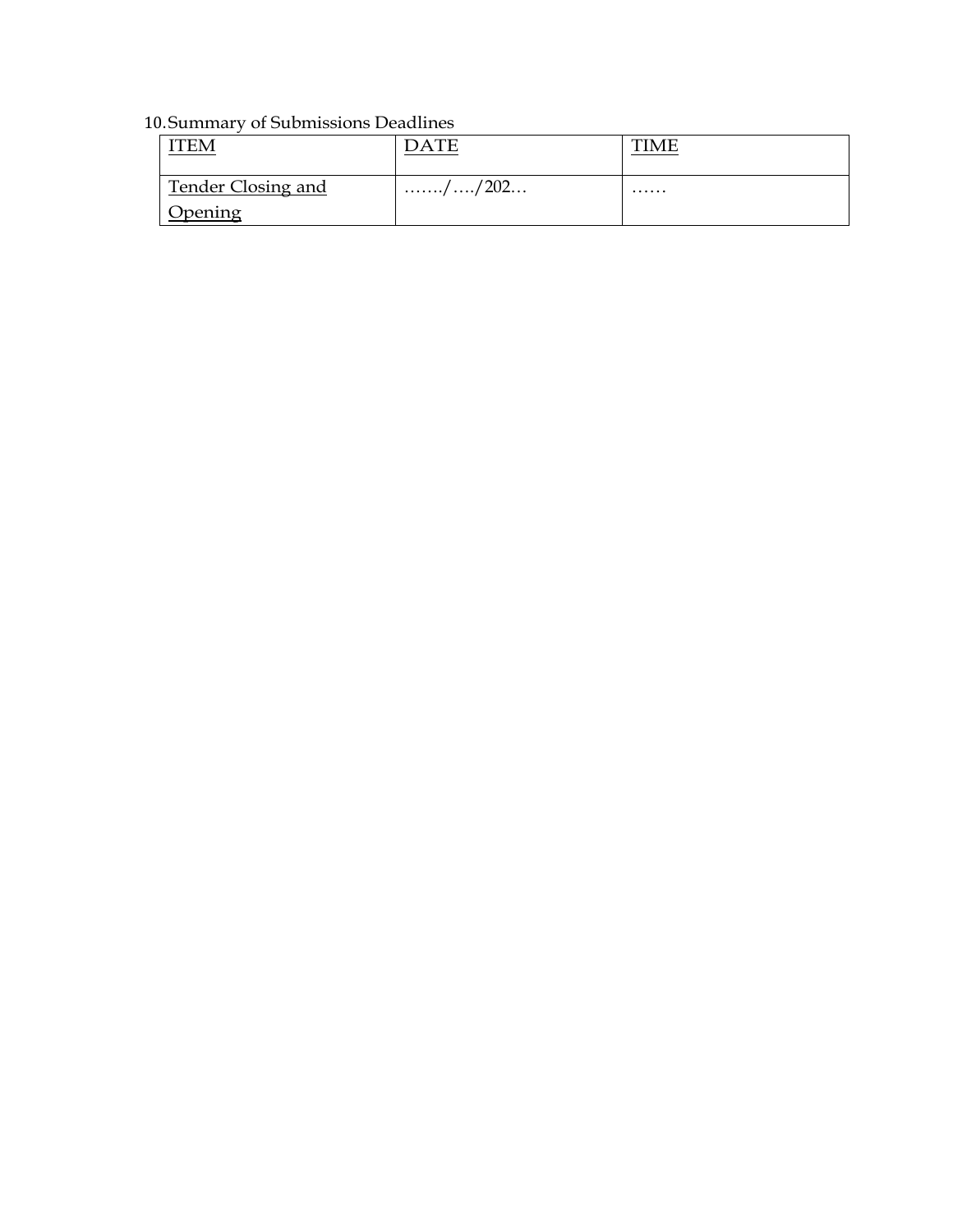#### **SECTION C SCOPE/SPECIFICATIONS OF TENDER**

- 1. BAF is seeking to appoint a reputable experienced and professional security company for the Authority.
- 2. Provision of Security Services will be at the following BAF Offices:
- a) **BAF Exports Office, Renown Street, Suva**.
	- i. 1 x Security Guard- 24 Hour Cover Monday to Sunday.
- **b) Post Entry Quarantine (PEQ) Office Koronivia, Nausori.**
	- i. 1 x Security Guard 24 Hour Cover Monday to Sunday.
- c) **BAF Lautoka Office, Marine Drive, Lautoka**. i. 1 x Security Guard – 24 Hour Cover – Monday to Sunday.

#### **3. Responsibility of the Security Company**

- a) The security company's core task will be to conduct surveillance; monitoring and other relevant steps to assure that the Biosecurity Authority of Fiji's property and assets are adequately safeguarded.
- b) The Security Company will report on security matters; provide a monthly report on Security Operations and Security Incidents to the Properties Section.
- c) Must provide stable, qualified and fully equipped security staff at all times.
- d) Provide indemnity insurance for its employees.

#### **4. Duties of Security Guards**

- a) **To be clearly visible -** the Security Guard must make himself or herself visible by patrolling the public areas, in and around BAF premises, car park and other public areas, for security and fire prevention purposes.
- b) **To be vigilant - the security** guard must watch out for any strange thing that may mean harm. For this reason, he must have very keen senses of sight, hearing, and smelling. For example; He should be able to smell when a cable is burning or when a chemical is leaking from its container.
- c) **To respond quickly and correctly during crisis -** not only does a security guard sense crisis; he acts fast to control the situation. So, a security guard must always be at alert to avoid being caught unawares. How a security guard responds to crisis varies depending on the threat. A security guard must know how best to respond to various dangerous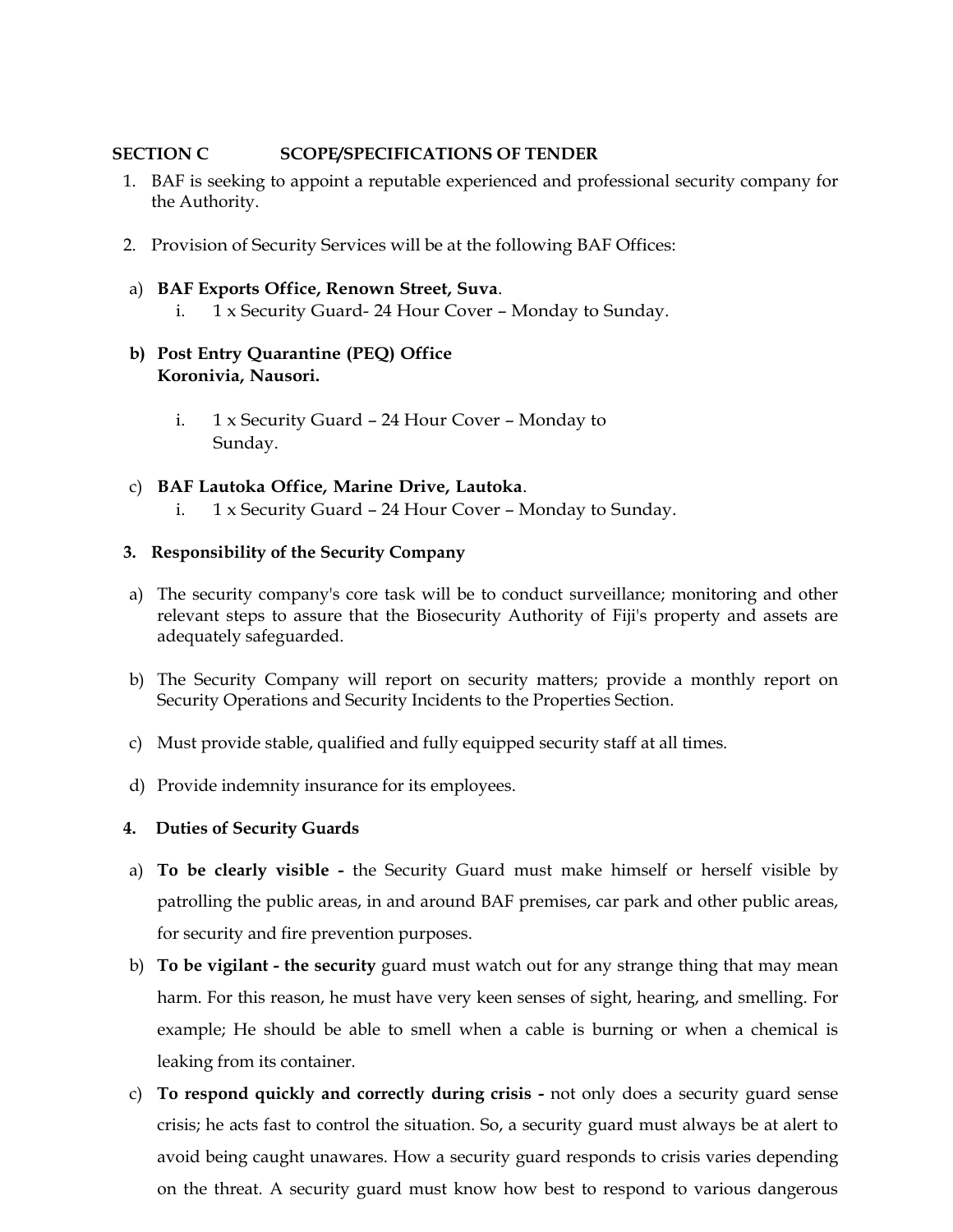situations.

- d) Check parking lots and remove vehicles illegally parked.
- e) Check buildings during evenings, midnights, weekends and holidays for security and fire prevention purposes
- f) Direct auto traffic, if and when required.
- g) Provide a courteous information service to the public, as required.
- h) Control pedestrian and vehicular traffic at entrances during Emergency procedures.
- i) All (BAF owned or Otherwise) vehicle registration numbers must be logged entering and leaving the premises, as well as the time of entry and exit.
- j) After normal working hours & weekends, guards must log names of all people entering the Complex (BAF personnel or Non-BAF Personnel) and vehicle registration number (where applicable).
- k) Maintain order to the general public.
- l) Lock and unlock gates when required.
- m) Assists BAF staff with violent and unruly customers

#### **5. Penalty Clauses**

- **a) Security Company must ensure that all the guards are properly monitored and supervised to ensure that they fully comply with the Terms and Conditions Stipulated in the Scope of Works.**
- **b) Any evidence of negligence, lateness and or non-adherence will result in Monetary Deduction of Monthly Bills. (Whichever is higher the incident or 3 hours).**

#### **6. Scheduled Meetings**

- a) Successful Bidder will attend monthly meetings with BAF to address any security concerns or questions.
- b) Emergency meetings can also be called by BAF when deemed necessary in the light of security breaches in security contract.

#### **7. Communication Systems**

- a) The Bidder must institute a system whereby security personnel with supervisor and/or BAF's main Office during shifts.
- b) Bidder must provide mobile cellular to security personnel during all shifts for emergency situations where guard may need to call BAF/security/emergency forces(Fire/Police/Ambulance).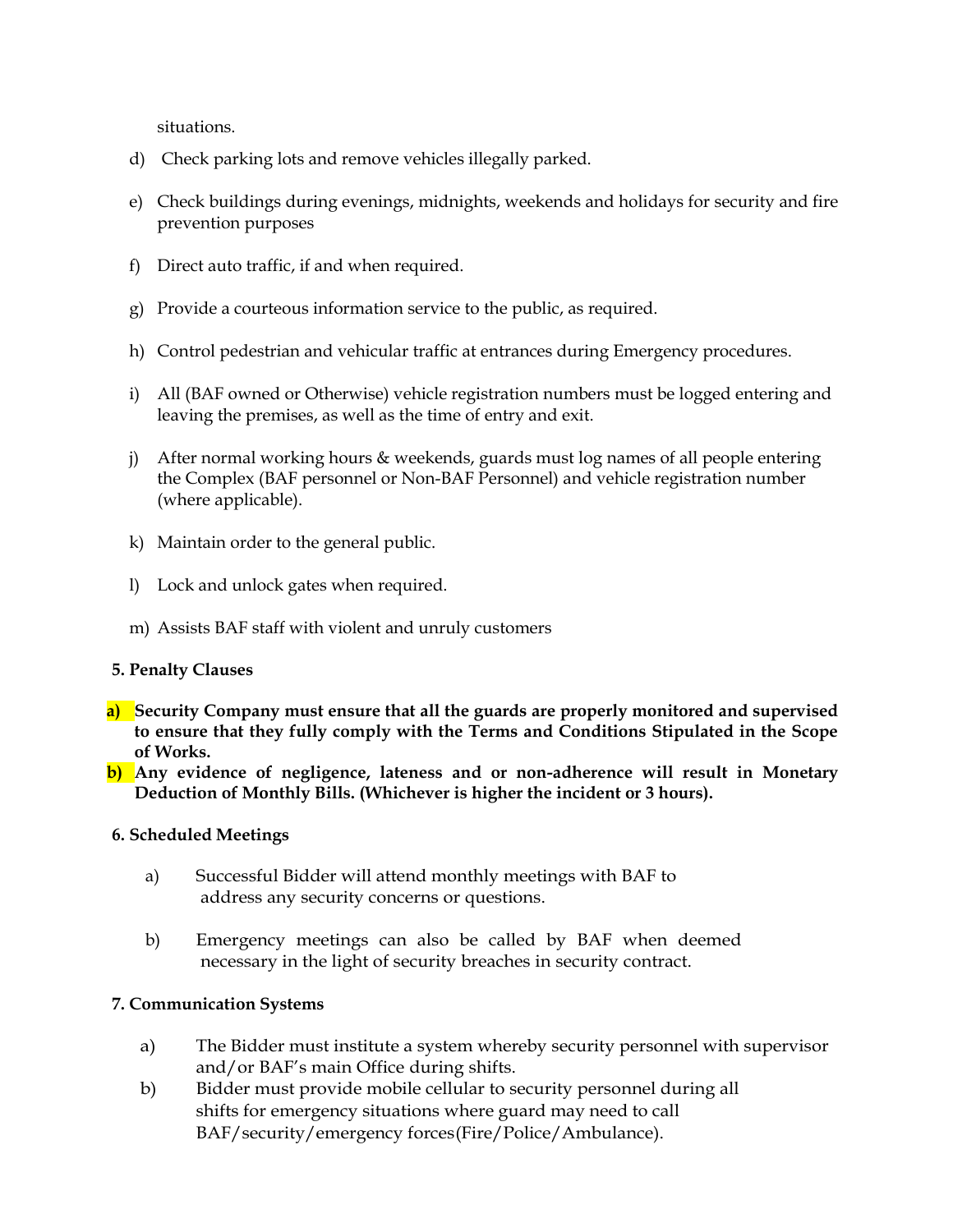#### **Do Note that:**

- a) BAF reserves the right to reject the deployment of a security guardpersonnel assigned to any BAF premises/property.
- b) Bidder should outline in detail any and all training personnel undergoes prior to being assigned to BAF.
- c) OR Coding to be installed within the premises for night shift guardsto have it tapped and check every hour.

*Any changes to the above listed provisions will be communicated by BAF prior to implementation.*

#### **8. OTHER CONDITIONS**

The following general conditions apply:

- a) BAF may not necessarily accept the lowest cost bidder, but will strive to select the bestand most responsive bidder.
- b) BAF may cancel this TOR or amend its contents at any time prior or after to the acceptance of the submission.
- c) If no proposal is acceptable, then BAF may either re-issue the terms of reference or negotiate with one or more vendors for a satisfactory offer.
- d) All bidders must ensure that their costing submissions are inclusive of Normal Rates, Wedends and Public Holiday Rates.
- e) The award of a submission shall not be deemed final unless and until a contract issuccessfully negotiated and approved by BAF.
- f) Bidders and their personnel must not place themselves in a position that may create a conflict of interest concerning this RFT.
- g) Any potential or actual conflict of interest that may arise in the performance of their obligations under the RFT must be fully disclosed. Identification of a potential or actual conflict of interest does not necessarily preclude a Bidder's submission from consideration. However, BAF will carefully consider the circumstances surrounding the conflict of interest to determine whether it will compromise the status of the outcome of this RFT, and if so, will promptly notify the Bidder.